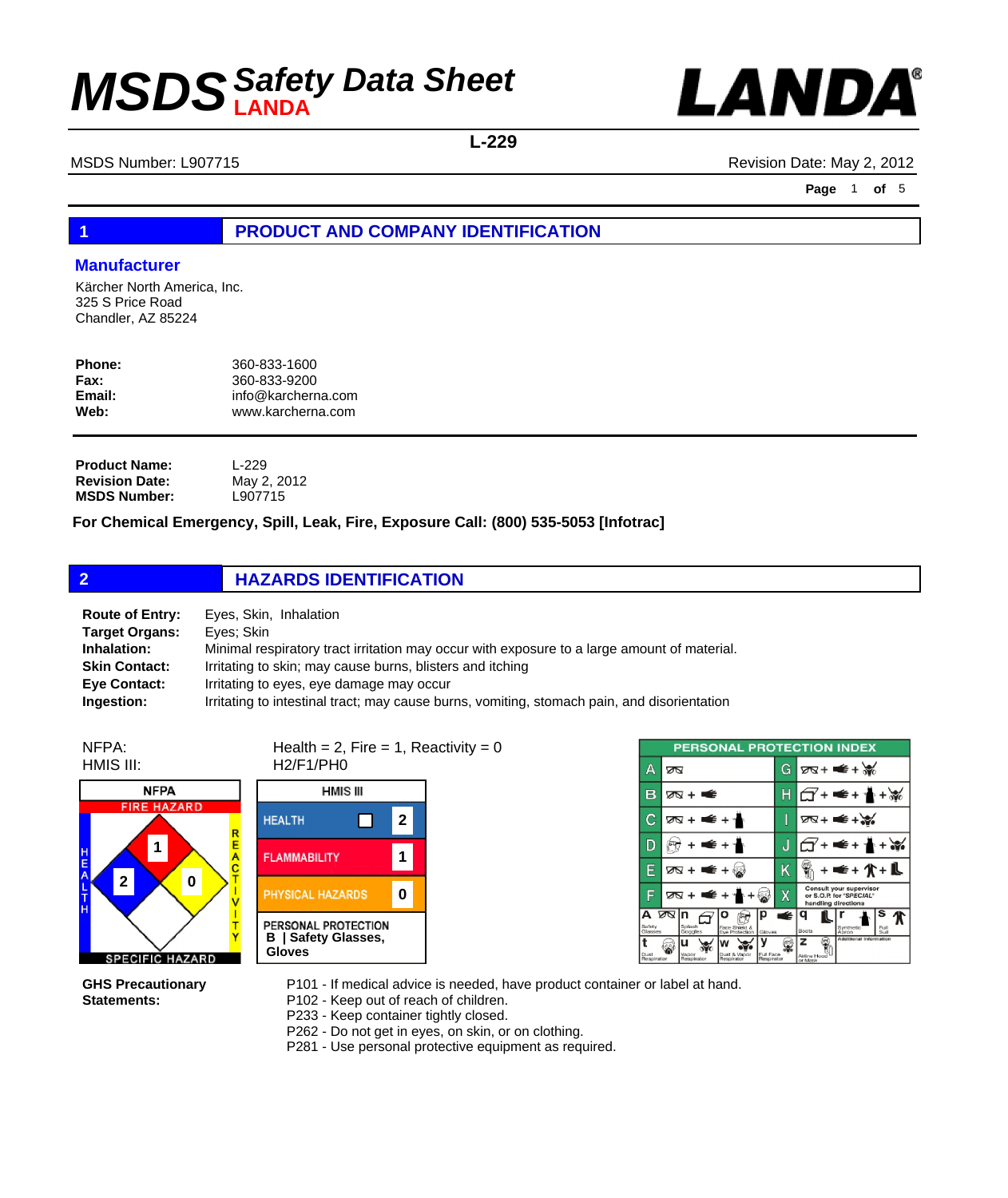

**L-229**

### MSDS Number: L907715 **MSDS Number: L907715** Revision Date: May 2, 2012

**Page** 2 **of** 5

### **3 HAZARDS IDENTIFICATION**

### **Ingredients:**

| $CAS$ #   | Percent     | Chemical Name               |
|-----------|-------------|-----------------------------|
| 6834-92-0 | – <35%      | Sodium metasilicate         |
| 7632-00-0 | $\sim$ <2%  | Sodium nitrite              |
| 497–19–8  | $125 - 35%$ | Sodium Carbonate            |
| 111-76-2  | ${<}4\%$    | Ethylene Glycol Butyl Ether |

### **OSHA Regulatory Status:**

This SDS contains valuable information critical to the safe handling and proper use of this product. This SDS should be retained and available for employees and other users of this product.

| $\overline{4}$                    | <b>FIRST AID MEASURES</b>                                                                                                                                                                                                                       |  |  |  |
|-----------------------------------|-------------------------------------------------------------------------------------------------------------------------------------------------------------------------------------------------------------------------------------------------|--|--|--|
| Inhalation:                       | Remove from exposure and get fresh air. Keep warm and at rest. Get medical attention immediately if artificial<br>respiration is required.                                                                                                      |  |  |  |
| <b>Skin Contact:</b>              | Remove contaminated clothing, jewelry and shoes immediately. Flush affected area with large amounts of water, then<br>use soap or mild detergent and large amounts of water for 15-20 minutes to cleanse area. If skin is severely irritated or |  |  |  |
|                                   | Immediately flush eyes with large amounts of water occasionally lifting upper and lower lids for at least 15 minutes. Get<br>immediate medical attention.                                                                                       |  |  |  |
|                                   | If swallowed, DO NOT induce vomiting unless directed to do so by medical personnel. If injured party is conscious,<br>give two glasses of water. Seek medical attention.                                                                        |  |  |  |
| <b>Eye Contact:</b><br>Ingestion: | burned, get medical attention immediately                                                                                                                                                                                                       |  |  |  |

## **5 FIRE FIGHTING MEASURES Flash Point:** >212ºF **Flash Point Method:** Closed Cup

Wear self-contained breathing apparatus and other protective clothing. Use any standard agent - choose the one most appropriate for type of surrounding fire.

### **6 ACCIDENTAL RELEASE MEASURES**

Response team must use protective clothing to prevent body contact. Keep away from drains and ground water. Keep all unnecessary personnel away. Spill area may be slippery. Sweep up, place in bag and hold for waste disposal. Ventilate area and wash spill site after material pickup is complete. Consult an expert on disposal of recovered material and ensure conformity to local disposal regulations.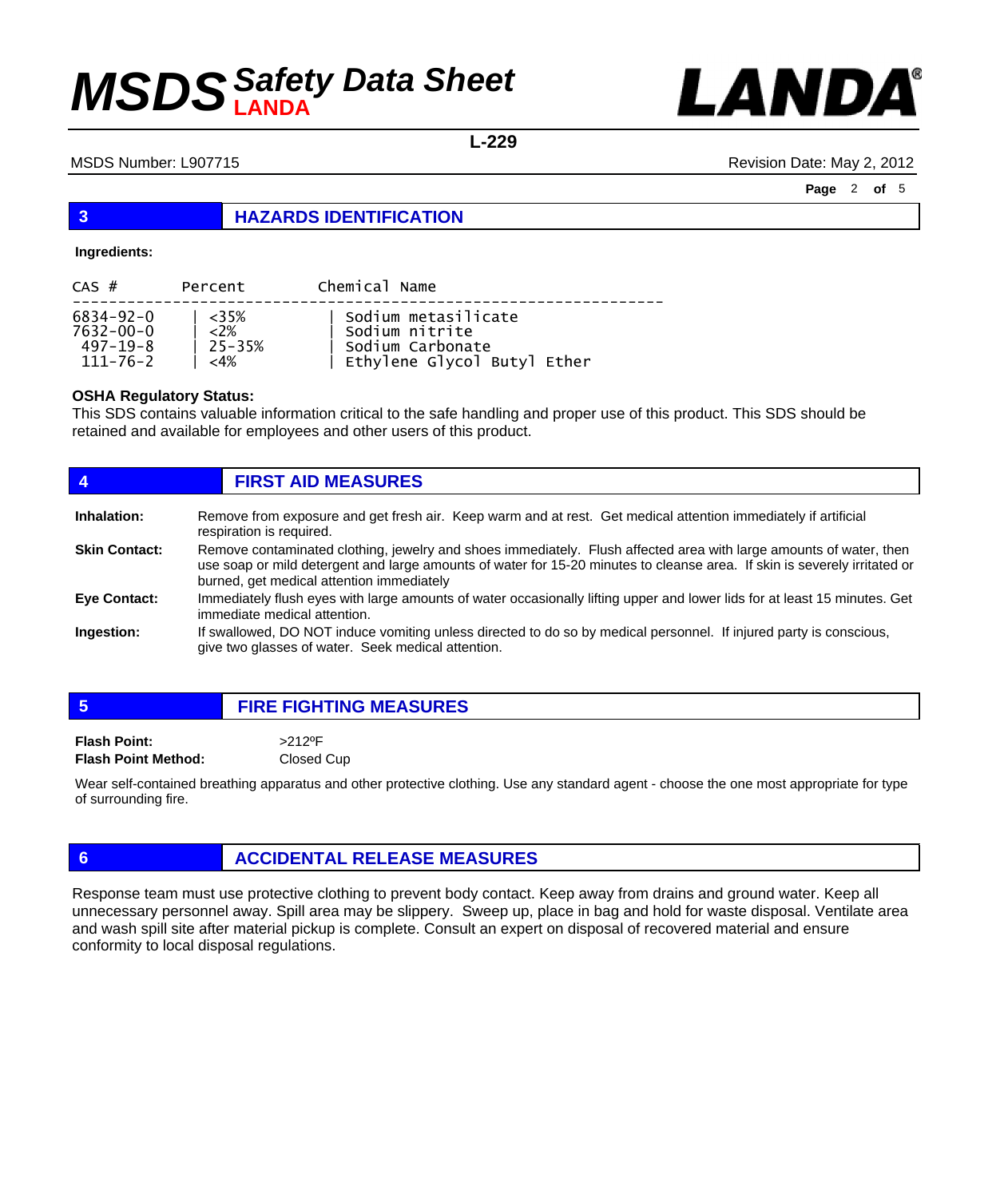

**L-229**

MSDS Number: L907715 **MSDS Number: L907715** Revision Date: May 2, 2012

**Page** 3 **of** 5

## **FIGURE 12 IN STORAGE**

Do not get in eyes, on skin, or on clothing. Do not breathe dust. Keep container closed. Promptly clean up spills. Wash thoroughly after handling. Store out of reach of children; keep container closed; store in a cool well-ventilated place away from strong oxidizing or acidic materials. **Handling Precautions: Storage Requirements:**



Normal room ventilation is satisfactory for limited use. HMIS PP, B | Safety glasses, Gloves **Engineering Controls: Personal Protective Equip:**

No OSHA PEL established for listed chemicals

### **9 PHYSICAL AND CHEMICAL PROPERTIES**

**Physical State: Spec Grav./Density: pH: Appearance:** Light orange

Powder N/A 11.88 @ 1% Solution

**Odor: Solubility:** **Citrus** Soluble

### **10 STABILITY AND REACTIVITY**

| Stability:                       | Product is stable under normal conditions.                                                                                                                                 |
|----------------------------------|----------------------------------------------------------------------------------------------------------------------------------------------------------------------------|
| <b>Conditions to Avoid:</b>      | None known                                                                                                                                                                 |
| <b>Materials to Avoid:</b>       | None known                                                                                                                                                                 |
| <b>Hazardous Decomposition:</b>  | Exposure to fire may liberate carbon dioxide, carbon monoxide, organic acids, and other unidentified<br>thermal decomposition products from this product or its packaging. |
| <b>Hazardous Polymerization:</b> | Will not occur.                                                                                                                                                            |

### **11 TOXICOLOGICAL INFORMATION**

### **Acute Toxicity:**

Sodium metasilicate

Oral ( LD 50): 1153 mg/kg - Rat

Inhalation ( LC 50): Not Listed on RTECS

Skin irritation: Severe

Eye irritation: Severe

Sensitation: Not considered an occupational sensitizer

Chronic Toxicity: Not considered a carcinogen, developmental toxin or a mutagen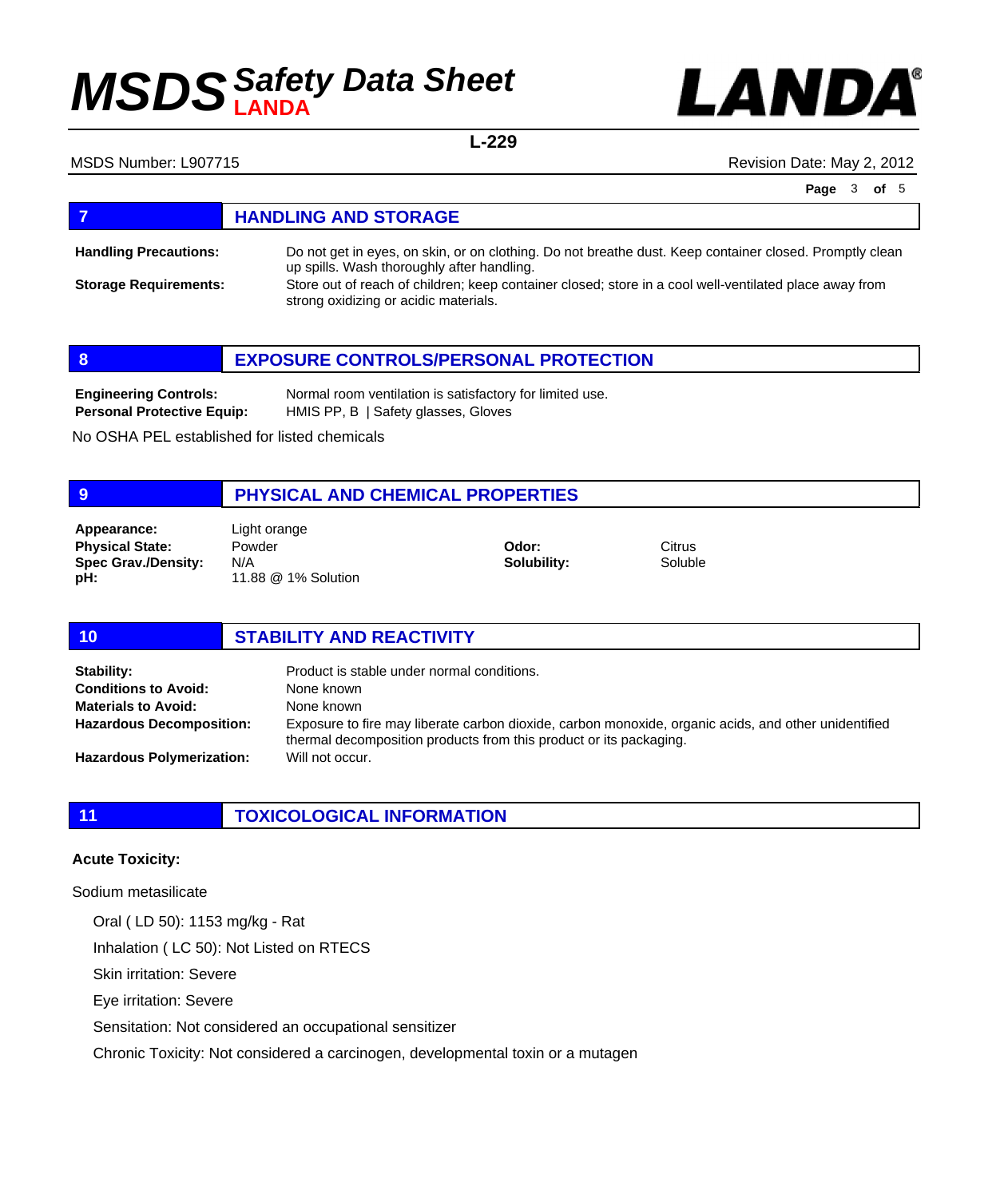

**L-229**

MSDS Number: L907715 **MSDS** Number: L907715

**Page** 4 **of** 5

Sodium nitrite Oral ( LD 50): 1153 mg/kg Rat Inhalation ( LC 50): 5.5 mg/m3/4H Rat Skin irritation: Mild Eye irritation: Mild Sensitation: Not considered an occupational sensitizer Chronic Toxicity: Not considered a carcinogen, developmental toxin or a mutagen Sodium Carbonate 497-19-8 Oral ( LD 50): 4090 mg/kg - Rat Inhalation ( LC 50): 2300 mg/m3/2H - Rat Skin irritation: Mild - Rabbit Eye irritation: Moderate - Rabbit Sensitation: Not considered an occupational sensitizer Ethylene glycol butyl ether 111-76-2 Oral ( LD 50): 917 mg/kg - Rat Inhalation ( LC 50): 2900 mg/m3/7H - Rat Skin irritation: Mild

Eye irritation: Mild

Sensitation: Not considered an occupational sensitizer

**12 ECOLOGICAL INFORMATION** 

This product is 100% biodegradable

### **13 DISPOSAL CONSIDERATIONS**

Dispose of in accordance with local regulations.

**14 TRANSPORT INFORMATION**

DOT Class: Not regulated #

Ship in accordance with 49 CFR parts 100-185. Non-hazardous for air, sea and road freight.